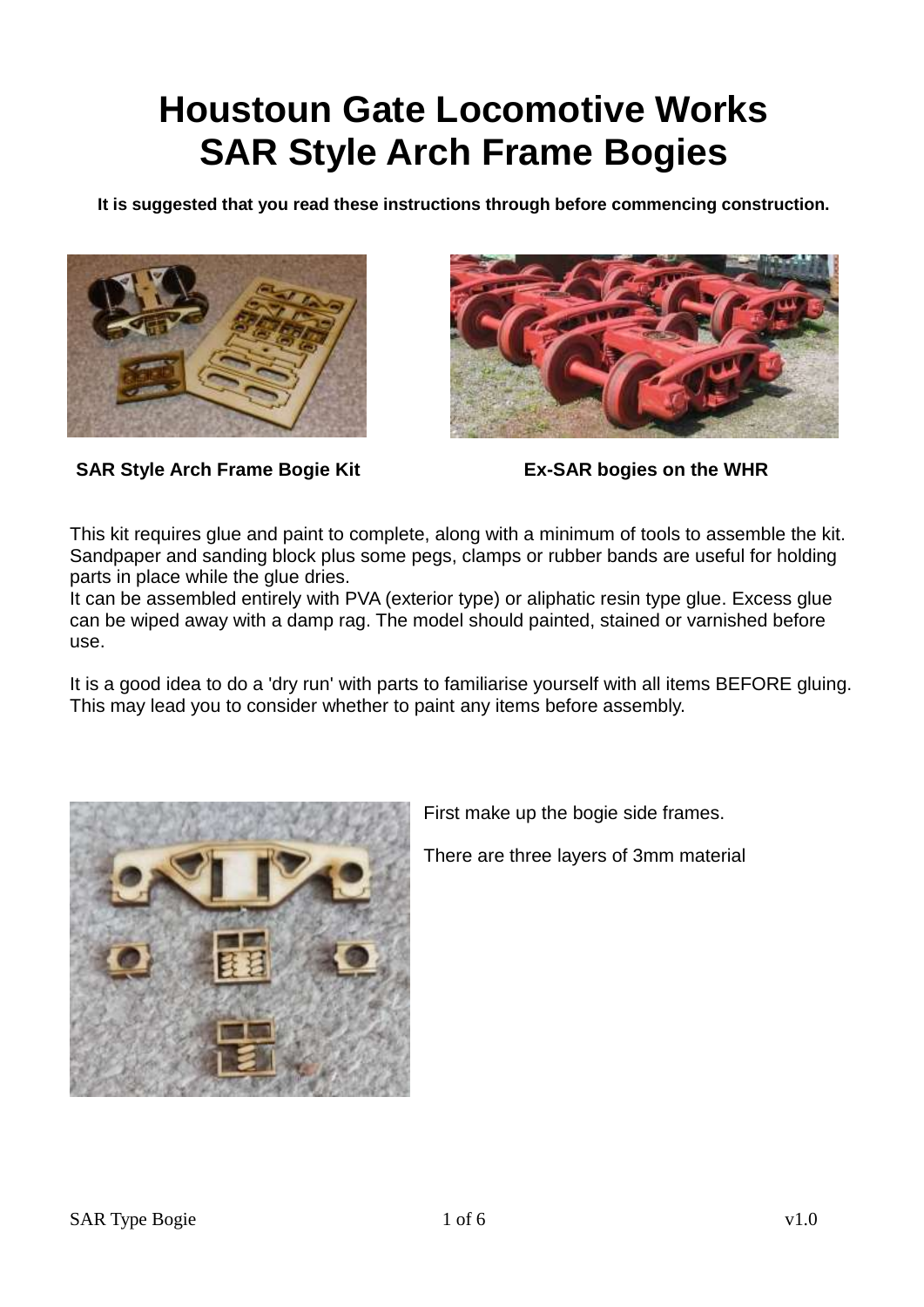

First glue the axle boxes and the double spring parts onto the side frame



Next glue the single spring central part over the double spring part.



The last step in this section is to glue the 1.5mm axle box covers and frame strengthener onto the side frame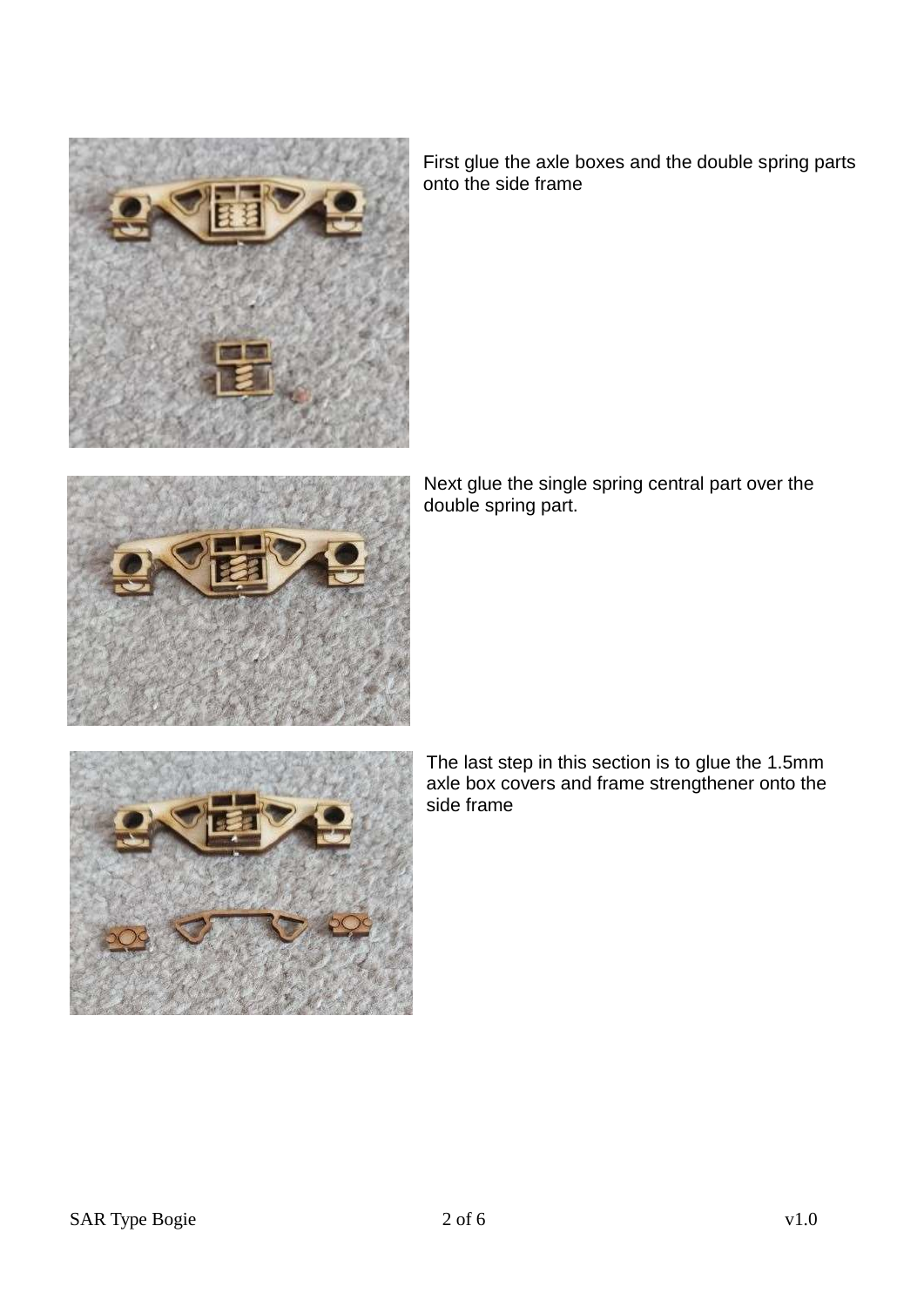

Attach the stretcher bar side plates into one of the side frames for each bogie, (you may need to sand the end a little to fit).

Then fit the bogie swivel plate to the top of the stretcher bars. This will ensure the stretcher bar is at 90 degrees to the bogie sides



Insert the wheels into the bearings into the inside of the side frames. (You may like to secure the bearing in place with a tiny amount of glue).



Insert the wheels into the bearings and attach the second side frame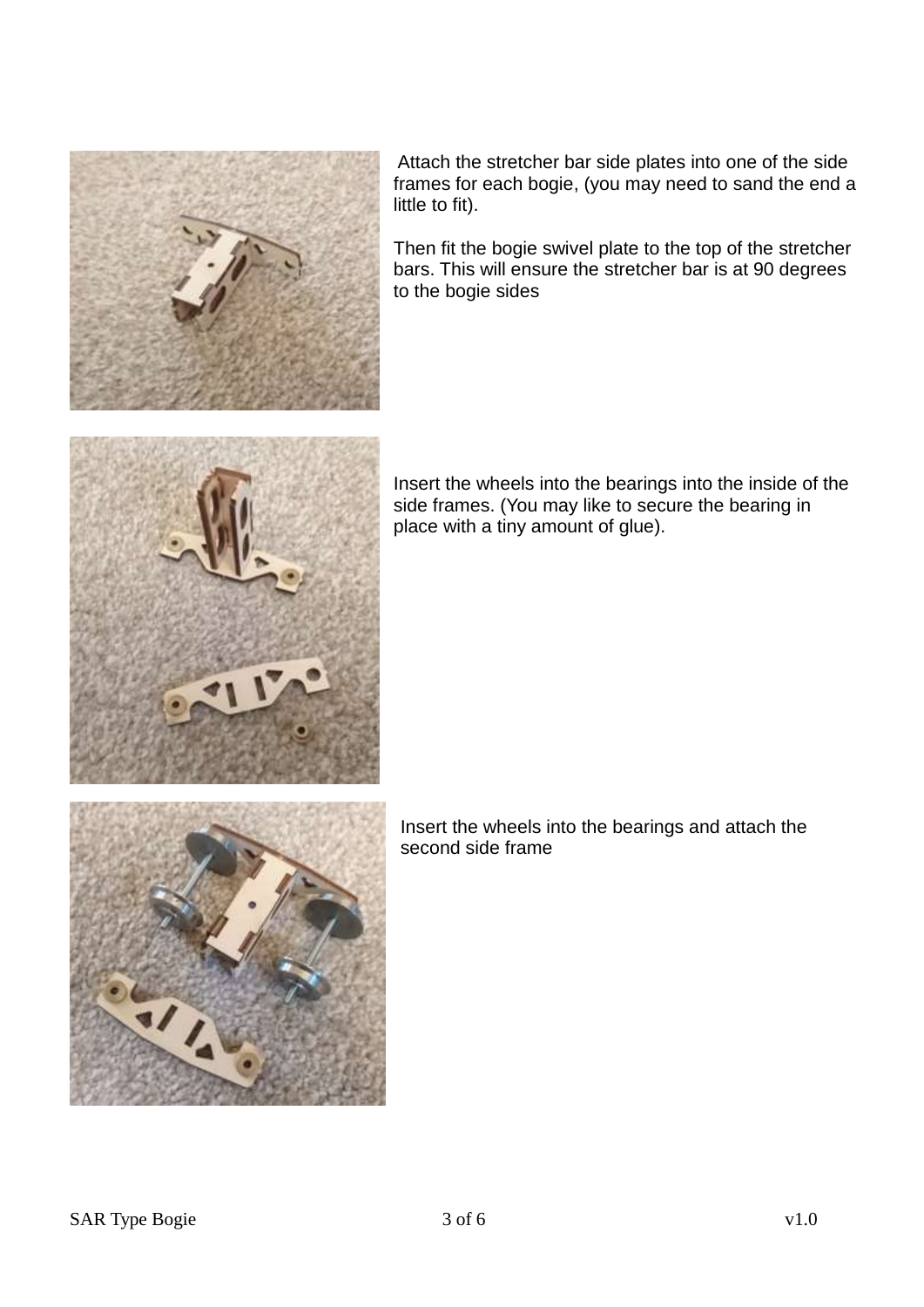

This completes the bogie construction. Repeat these steps for the second bogie.

If you are using these bogies in one of our coach kits follow these next steps for fitting the bogie pivots



First glue the strip with the bolt head cut out in place between the solebars. Fit this over the redundant bogie pivot hole in the coach floor.



Insert the bolt head into the hexagonal cut out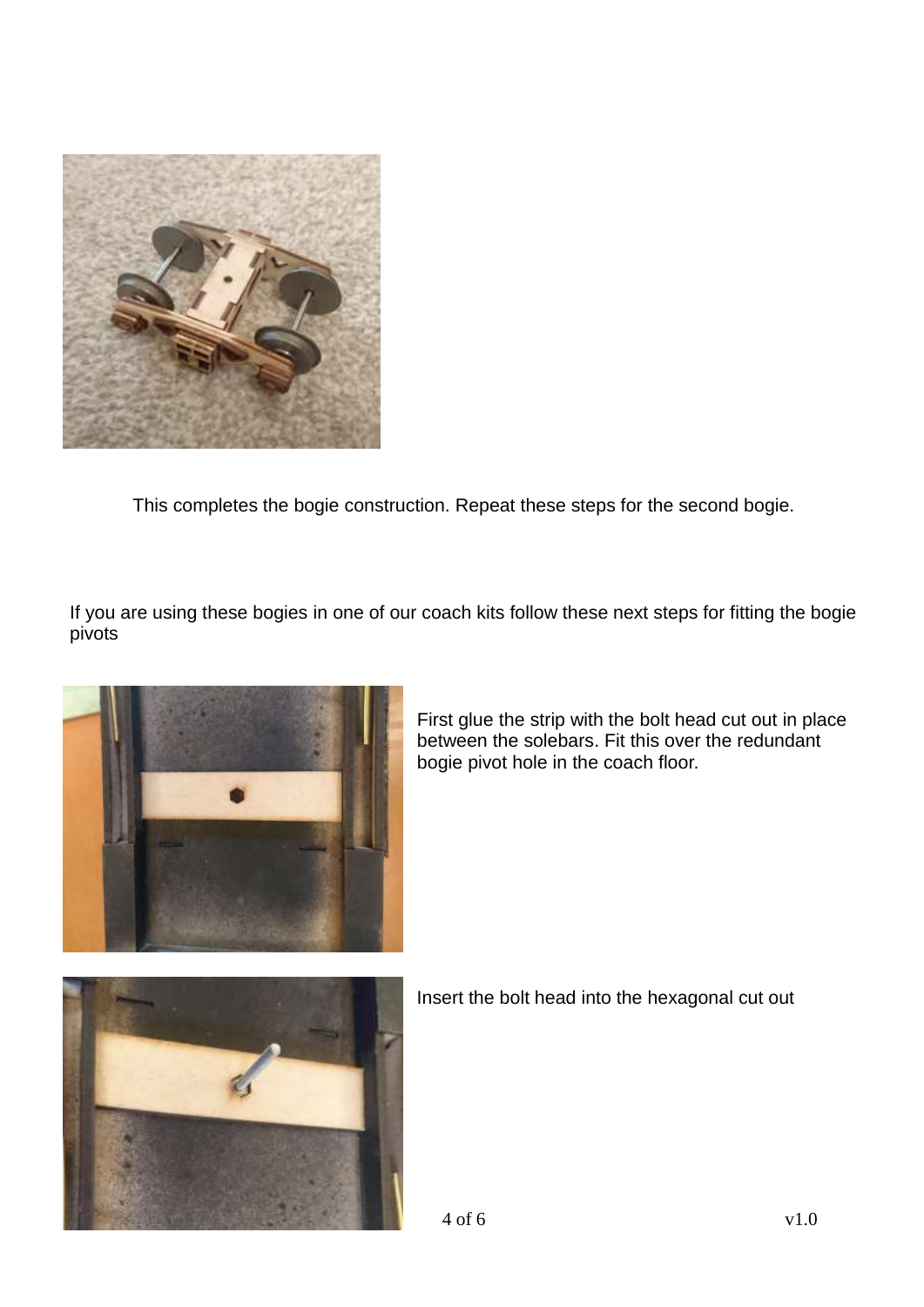

Glue the second strip with the 3mm hole over the first strip to captivate and retain the bolt.



On one end of the coach glue the 'kidney' shaped swivel plate

(For the second bogie at the opposite end of the coach insert the small plain round swivel plate)



Place the inverted bogie over the pivot bolt